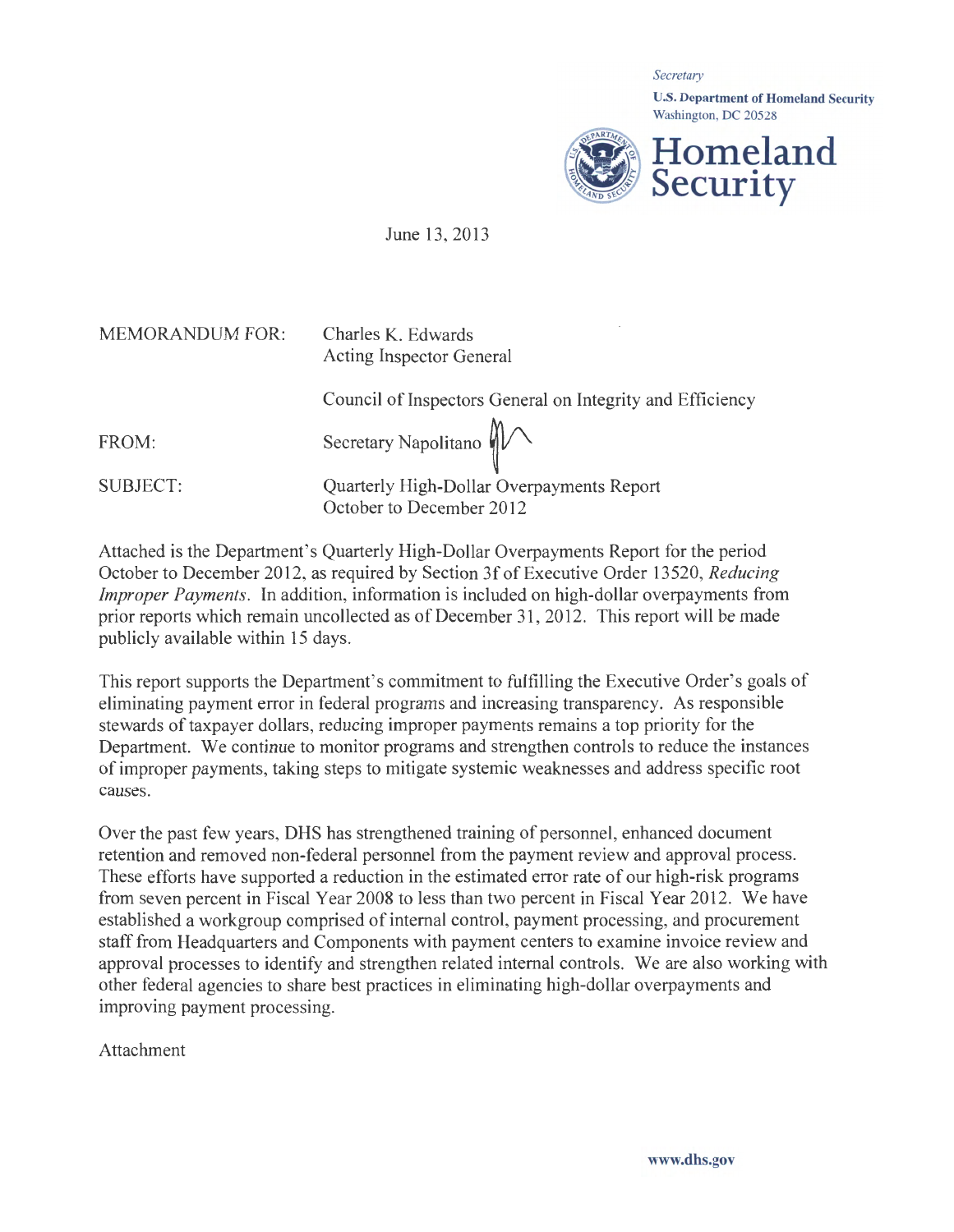### **Department of Homeland Security High-Dollar Overpayments Report for the Quarter Ending December 31, 2012**

| Component   | <b>Recipient Type</b><br>(Entity or Individual) | <b>City and State</b> | Program(s) Responsible                             | <b>Collection Actions</b><br><b>Taken or Planned</b>                                                                              | Why the Overpayment Occurred And Actions to Prevent Reoccurrence                                                                                                                                                                                                                                                                                                                                                                                                                                     | <b>Payment Date</b>                     | Date High \$ Overpayment<br>Identified for Reporting to   Amount Paid   Correct Amount<br>the Department |              |             | Overpayment<br>Amount | Recovered<br>Amount | Outstanding<br><b>Balance</b> |
|-------------|-------------------------------------------------|-----------------------|----------------------------------------------------|-----------------------------------------------------------------------------------------------------------------------------------|------------------------------------------------------------------------------------------------------------------------------------------------------------------------------------------------------------------------------------------------------------------------------------------------------------------------------------------------------------------------------------------------------------------------------------------------------------------------------------------------------|-----------------------------------------|----------------------------------------------------------------------------------------------------------|--------------|-------------|-----------------------|---------------------|-------------------------------|
| <b>FEMA</b> | Entity                                          | American Samoa        | <b>Public Assistance</b>                           | Program office reached out to<br>grantee and received additional<br>documentation. Clarifications<br>needed before payment can be | During the annual improper payment testing assessment, the grantee did not submit all<br>required documentation within the appropriate timeframe, thereby making a portion of the<br>payment improper.                                                                                                                                                                                                                                                                                               | August 5, 2011                          | November 30, 2012                                                                                        | \$87,648.09  | \$37,416.74 | \$50,231.35           | \$0.00              | \$50,231.35                   |
|             |                                                 |                       |                                                    | deemed proper.                                                                                                                    | The program office will reach out to the grantee to provide instructions on documentation<br>retention and the requirements of audits and internal reviews.                                                                                                                                                                                                                                                                                                                                          |                                         |                                                                                                          |              |             |                       |                     |                               |
| <b>FEMA</b> | Entity                                          | Branchville, NJ       | Federal Insurance and Mitigation<br>Administration | next insurance installment.                                                                                                       | Program office will offset payment for Insurance company inspectors or adjusters did not follow standard operating procedures<br>to review the past reports for duplication of payments.                                                                                                                                                                                                                                                                                                             | March 2, 2011                           | November 30, 2012                                                                                        | \$447,817.00 | \$0.00      | \$447,817.00          | \$0.00              | \$447,817.00                  |
|             |                                                 |                       |                                                    |                                                                                                                                   | Federal Insurance and Mitigation Administration staff will provide training to insurance<br>companies on how to review prior losses.                                                                                                                                                                                                                                                                                                                                                                 |                                         |                                                                                                          |              |             |                       |                     |                               |
| <b>FEMA</b> | Entity                                          | Cumberland, RI        | Assistance to Firefighter Grants                   | grantee to obtain proper<br>documentation. Collection notice sent payment improper.<br>in January.                                | Program offices have reached out to During the annual improper payment testing assessment, the grantee did not submit the<br>required documentation within the appropriate timeframe, thereby making the entire                                                                                                                                                                                                                                                                                      | December 8, 2010                        | November 30, 2012                                                                                        | \$41,000.00  | \$0.00      | \$41,000.00           | \$0.00              | \$41,000.00                   |
|             |                                                 |                       |                                                    |                                                                                                                                   | The program office will reach out to the grantee to provide instructions on documentation<br>retention and the requirements of audits and internal reviews.                                                                                                                                                                                                                                                                                                                                          |                                         |                                                                                                          |              |             |                       |                     |                               |
| <b>MGMT</b> | Entity                                          | Washington, DC        | Dallas Finance Center                              | The vendor returned the funds<br>through Treasury.                                                                                | A modification was issued in order to change the vendor's name in the contract. The<br>accounting technician processed the payment using the old vendor's name instead of the<br>new vendor's name.                                                                                                                                                                                                                                                                                                  | October 30, 2012                        | November 26, 2012                                                                                        | \$35,714.52  | \$0.00      | \$35,714.52           | \$35,714.52         | \$0.00                        |
|             |                                                 |                       |                                                    |                                                                                                                                   | Remedial training was given to the Accounting Technicians regarding the proper review of<br>contract modifications to ensure vendor payment accuracy. Also, improved vendor file<br>maintenance required.                                                                                                                                                                                                                                                                                            |                                         |                                                                                                          |              |             |                       |                     |                               |
| OHA         | Entity                                          | St. Paul. MN          | <b>Finance Center</b>                              | Office of Health Affairs /Burlington Funds were returned through the<br>Treasury.                                                 | The obligation was entered in the financial system under the incorrect vendor's name.<br>In the future, the importance of verifying all vendor information will be emphasized with all                                                                                                                                                                                                                                                                                                               | October 29, 2012                        | November 19, 2012                                                                                        | \$100,000,00 | \$0.00      | \$100,000,00          | \$100,000,00        | \$0.00                        |
|             |                                                 |                       |                                                    |                                                                                                                                   | accounting technicians to ensure that payments are made to correct vendors. Periodic<br>refresher training will be provided to all staff to ensure payment technicians validate<br>payment information.                                                                                                                                                                                                                                                                                              |                                         |                                                                                                          |              |             |                       |                     |                               |
| <b>USCG</b> | Entity                                          | Belmont, MA           | <b>Coast Guard Headquarters</b>                    | Vendor returned overpayment.                                                                                                      | An incorrect amount of funds was authorized via memorandum by Coast Guard<br>Headquarters. The full amount of the contract was paid rather than work billed to date.<br>Error was due to program office oversight.                                                                                                                                                                                                                                                                                   | November 13, 2012                       | December 3, 2012                                                                                         | \$115,000.00 | \$35,000.00 | \$80,000.00           | \$80,000.00         | \$0.00                        |
|             |                                                 |                       |                                                    |                                                                                                                                   | Since this error occurred with the issuing authority no action to prevent reoccurrence is<br>necessary at the Finance Center. Resource Management has noted that proper<br>procedures were not followed and has counseled the settlement attorney.                                                                                                                                                                                                                                                   |                                         |                                                                                                          |              |             |                       |                     |                               |
| <b>USCG</b> | Entity                                          | Washington, DC        | Coast Guard Headquarters                           | Vendor returned overpayment.                                                                                                      | Invoice was paid to the wrong vendor due to incorrect entry of vendor number into the<br>payment system.                                                                                                                                                                                                                                                                                                                                                                                             | April 25, 2011                          | November 20, 2012                                                                                        | \$74,334.88  | \$0.00      | \$74,334.88           | \$74,334.88         | \$0.00                        |
|             |                                                 |                       |                                                    |                                                                                                                                   | Operation Payables Branch Contracts Payable team will conduct refresher training on the<br>processing of invoices with careful attention given to the entering of vendor information.<br>Also, improved vendor file maintenance required.                                                                                                                                                                                                                                                            |                                         |                                                                                                          |              |             |                       |                     |                               |
| <b>USCG</b> | Individual                                      | Alameda, CA           | Pay & Personnel Center                             | from the estate.                                                                                                                  | Funds recovered by Treasury directly Two payments were made to the service member prior to receiving a notification of their<br>death. The overpayments were identified through the Defense Manpower Data Center<br>death match.                                                                                                                                                                                                                                                                     | October 1, 2012 and<br>November 1, 2012 | November 3, 2012                                                                                         | \$7,735.50   | \$0.00      | \$7,735.50            | \$7,735.50          | \$0.00                        |
|             |                                                 |                       |                                                    |                                                                                                                                   | Received report of retiree's death after payments made. The USCG performs monthly<br>and quarterly checks using data from the Department of Defense, the Social Security<br>Administration, and the Veteran's Administration to prevent issuance of retiree benefits to<br>deceased members. Additionally, families and estates are required to immediately notify<br>the USCG of a retiree's death. Late notification of death by the family is not uncommon<br>due to the stress of the situation. |                                         |                                                                                                          |              |             |                       |                     |                               |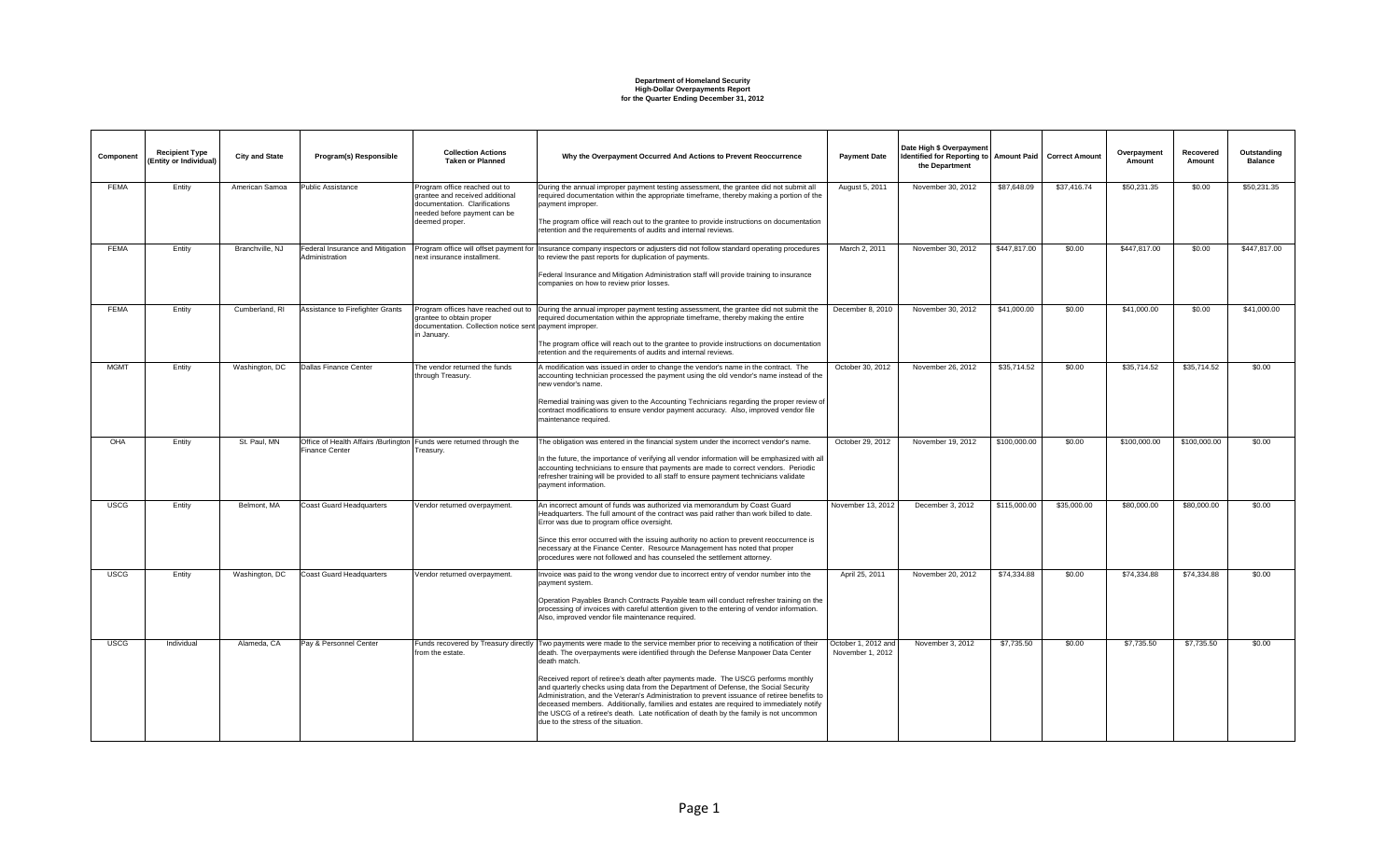### **Department of Homeland Security High-Dollar Overpayments Report for the Quarter Ending December 31, 2012**

| Component   | <b>Recipient Type</b><br>(Entity or Individual) | <b>City and State</b> | Program(s) Responsible | <b>Collection Actions</b><br><b>Taken or Planned</b>    | Why the Overpayment Occurred And Actions to Prevent Reoccurrence                                                                                                                                                                                                                                                                                                                                                                                                                                    | <b>Payment Date</b>                   | Date High \$ Overpayment<br>Identified for Reporting to   Amount Paid   Correct Amount |             |        | Overpayment<br>Amount | Recovered<br>Amount | Outstanding<br><b>Balance</b> |
|-------------|-------------------------------------------------|-----------------------|------------------------|---------------------------------------------------------|-----------------------------------------------------------------------------------------------------------------------------------------------------------------------------------------------------------------------------------------------------------------------------------------------------------------------------------------------------------------------------------------------------------------------------------------------------------------------------------------------------|---------------------------------------|----------------------------------------------------------------------------------------|-------------|--------|-----------------------|---------------------|-------------------------------|
|             |                                                 |                       |                        |                                                         |                                                                                                                                                                                                                                                                                                                                                                                                                                                                                                     |                                       | the Department                                                                         |             |        |                       |                     |                               |
| <b>USCG</b> | Individual                                      | Astoria, OR           | Pay & Personnel Center | Payroll deduction implemented to<br>recoup overpayment. | Servicing Personnel Office deleted and re-entered Reserve Orders. However, upon<br>further discovery, the initial orders were not deleted as intended. When re-entry of orders<br>occurred, a duplicate payment of pay and entitlements resulted.                                                                                                                                                                                                                                                   | November 1, 2012                      | November 1, 2012                                                                       | \$12,085.12 | \$0.00 | \$12,085.12           | \$0.00              | \$12,085.12                   |
|             |                                                 |                       |                        |                                                         | A check has been added to the standard operating procedures to ensure deletion of the<br>original Orders has occurred before processing of re-entered Reserve Orders<br>commences.                                                                                                                                                                                                                                                                                                                  |                                       |                                                                                        |             |        |                       |                     |                               |
| <b>USCG</b> | Individual                                      | Japan                 | Pay & Personnel Center | Payroll deduction implemented to<br>recoup overpayment. | Member checked into government quarters on June 22, 2012. Notification to Servicing<br>Personnel Office did not occur until November 2012. Six overpayments resulted.                                                                                                                                                                                                                                                                                                                               | July 1, 2012 to<br>September 30, 2012 | November 28, 2012                                                                      | \$8,160.98  | \$0.00 | \$8,160.98            | \$0.00              | \$8,160.98                    |
|             |                                                 |                       |                        |                                                         | The Servicing Personnel Office counseled the member on the need for timely notification<br>of entitlement changes that may impact payroll.                                                                                                                                                                                                                                                                                                                                                          |                                       |                                                                                        |             |        |                       |                     |                               |
| <b>USCG</b> | Individual                                      | Santa Rosa, CA        | Pay & Personnel Center | Payroll deduction implemented to<br>recoup overpayment. | A change in entitlements resulted from an unreported early termination of reserve orders<br>for thirteen individuals. Relevant section of the Personnel & Pay Procedures Manual<br>updated.                                                                                                                                                                                                                                                                                                         | March 1, 2012 to<br>July 31, 2012     | October 5, 2012                                                                        | \$29,842.78 | \$0.00 | \$29,842.78           | \$14,093,00         | \$15,749.78                   |
|             |                                                 |                       |                        |                                                         | Message sent to all Servicing Personnel Offices on need to timely report early<br>terminations.                                                                                                                                                                                                                                                                                                                                                                                                     |                                       |                                                                                        |             |        |                       |                     |                               |
| <b>USCG</b> | Individual                                      | Vancouver, WA         | Pay & Personnel Center | from the estate.                                        | Funds recovered by Treasury directly Payment was made to the service member prior to receiving a notification of their death.<br>The overpayment was identified through the Defense Manpower Data Center death<br>match.                                                                                                                                                                                                                                                                            | December 1, 2012                      | December 7, 2012                                                                       | \$8,884.77  | \$0.00 | \$8,884,77            | \$8,884.77          | \$0.00                        |
|             |                                                 |                       |                        |                                                         | Received report of retiree's death after payment made. The USCG performs monthly and<br>quarterly checks using data from the Department of Defense, the Social Security<br>Administration, and the Veteran's Administration to prevent issuance of retiree benefits to<br>deceased members. Additionally, families and estates are required to immediately notify<br>the USCG of a retiree's death. Late notification of death by the family is not uncommon<br>due to the stress of the situation. |                                       |                                                                                        |             |        |                       |                     |                               |
|             |                                                 |                       |                        |                                                         |                                                                                                                                                                                                                                                                                                                                                                                                                                                                                                     |                                       |                                                                                        |             |        |                       |                     |                               |

| $\tau$ otals | \$968,223,64 | \$72,416.74 | \$895,806.90 | \$320,762.67 | \$575,044.23 |
|--------------|--------------|-------------|--------------|--------------|--------------|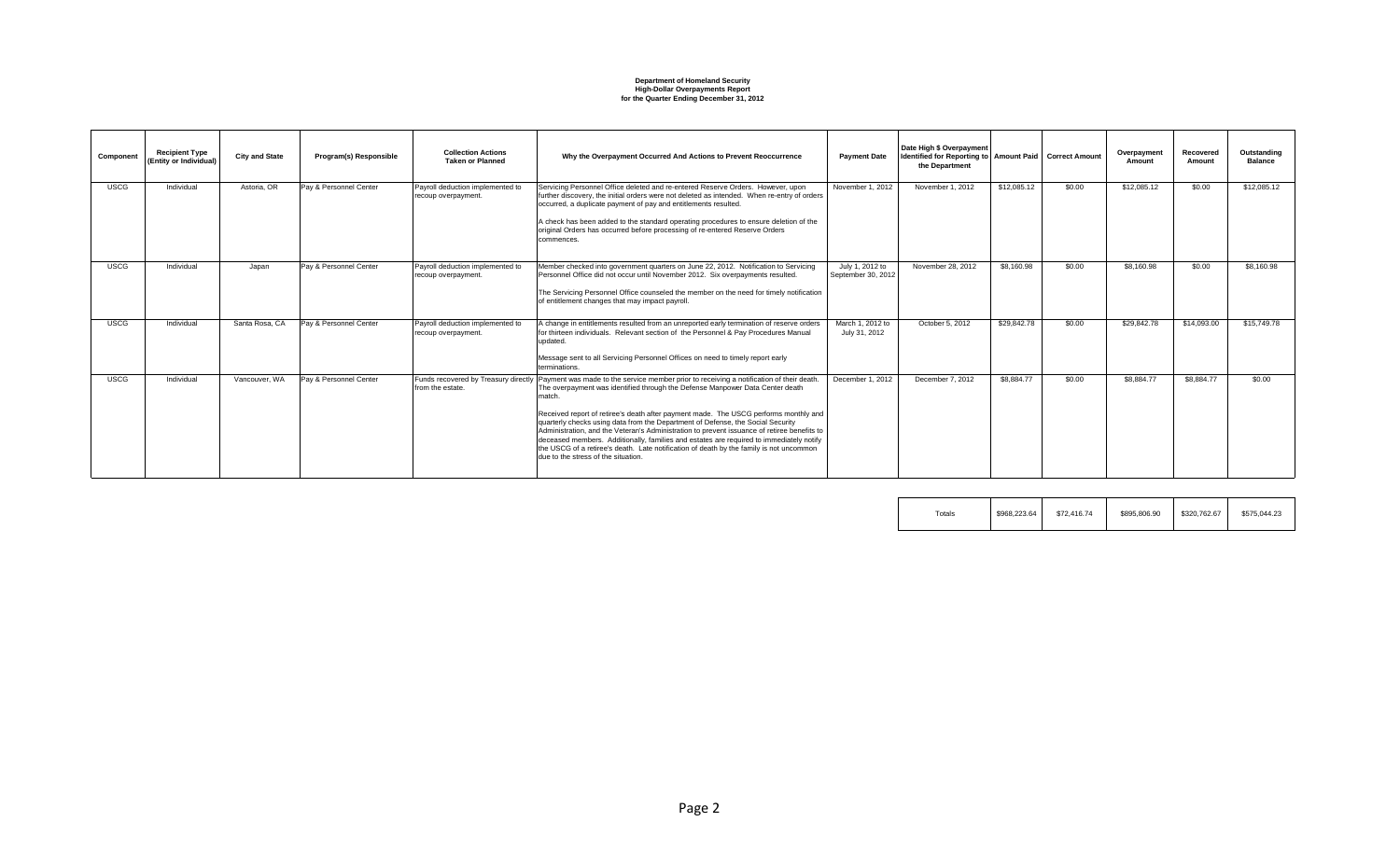## Department of Homeland Security<br>Current Status of Outstanding High-Dollar Overpayments on the Previous Secretary's High-Dollar Overpayments Report<br>for the Quarter Ending December 31, 2012

#### **Debts Under Collection by DHS**

| Component    | <b>Recipient Type</b> | <b>City and State</b> | Program(s) Responsible                         | <b>Collection Action Taken or Planned</b>                                                                                                                                                                                                                                                                                                                                                                                                                                                                                                                                                                                                                                                                                                                                                                                                                                                                                                     | <b>Payment Date</b> | Date High \$ Overpayment<br>Identified for Reporting to<br>the Department | <b>Amount Paid</b> | <b>Correct Amount</b> | Overpayment<br>Amount | Recovered<br>Amount | Outstanding<br><b>Balance</b> | Days<br>Outstanding |
|--------------|-----------------------|-----------------------|------------------------------------------------|-----------------------------------------------------------------------------------------------------------------------------------------------------------------------------------------------------------------------------------------------------------------------------------------------------------------------------------------------------------------------------------------------------------------------------------------------------------------------------------------------------------------------------------------------------------------------------------------------------------------------------------------------------------------------------------------------------------------------------------------------------------------------------------------------------------------------------------------------------------------------------------------------------------------------------------------------|---------------------|---------------------------------------------------------------------------|--------------------|-----------------------|-----------------------|---------------------|-------------------------------|---------------------|
| <b>FEMA</b>  | Entity                | Albany, NY            | <b>Homeland Security Grants</b><br>Program     | A collection bill was sent to the recipient to recoup the overpayment.                                                                                                                                                                                                                                                                                                                                                                                                                                                                                                                                                                                                                                                                                                                                                                                                                                                                        | November 23, 2009   | November 15, 2011                                                         | \$48,474.76        | \$0.00                | \$48,474.76           | \$0.00              | \$48,474.76                   | 412                 |
| <b>FEMA</b>  | Entity                | Carson City, NV       | <b>Homeland Security Grant</b><br>Program      | A collection bill was sent to the recipient to recoup the overpayment.                                                                                                                                                                                                                                                                                                                                                                                                                                                                                                                                                                                                                                                                                                                                                                                                                                                                        | September 30, 2009  | August 5, 2010                                                            | \$27,609.10        | \$0.00                | \$27,609.10           | \$0.00              | \$27,609.10                   | 879                 |
| <b>FEMA</b>  | Entity                | Englewood, NJ         | Emergency Food & Shelter<br>Program            | Office of General Counsel has determined that FEMA cannot implement collection<br>actions on Emergency Food & Shelter Program improper Payments. The<br>servicing agent (United Way) will collect funds from Charitable Organization. The<br>Servicing Agent will provide collection details by the 15th of each month.                                                                                                                                                                                                                                                                                                                                                                                                                                                                                                                                                                                                                       | October 7, 2009     | November 15, 2011                                                         | \$178,890.00       | \$118,489.40          | \$60,400.60           | \$0.00              | \$60,400.60                   | 412                 |
| <b>FEMA</b>  | Entity                | Jacksonville, FL      | <b>Emergency Food &amp; Shelter</b><br>Program | Office of General Counsel has determined that FEMA cannot implement collection<br>actions on Emergency Food & Shelter Program improper Payments. The<br>servicing agent (United Way) will collect funds from Charitable Organization. The<br>Servicing Agent will provide collection details by the 15th of each month.                                                                                                                                                                                                                                                                                                                                                                                                                                                                                                                                                                                                                       | May 18, 2009        | November 15, 2011                                                         | \$27,830.00        | \$15,782.74           | \$12,047.26           | \$0.00              | \$12,047.26                   | 412                 |
| <b>FEMA</b>  | Entity                | Mansfield, OH         | Emergency Food & Shelter<br>Program            | Office of General Counsel has determined that FEMA cannot implement collection<br>actions on Emergency Food & Shelter Program improper Payments. The<br>servicing agent (United Way) will collect funds from Charitable Organization. The<br>Servicing Agent will provide collection details by the 15th of each month.                                                                                                                                                                                                                                                                                                                                                                                                                                                                                                                                                                                                                       | November 23, 2009   | November 15, 2011                                                         | \$26,837.50        | \$11,137.50           | \$15,700.00           | \$0.00              | \$15,700.00                   | 412                 |
| <b>FEMA</b>  | Entity                | Silver Creek, NY      | <b>Public Assistance</b>                       | A collection bill was sent to the recipient to recoup the overpayment.                                                                                                                                                                                                                                                                                                                                                                                                                                                                                                                                                                                                                                                                                                                                                                                                                                                                        | March 17, 2010      | November 15, 2011                                                         | \$75,440.99        | \$0.00                | \$75,440.99           | \$0.00              | \$75,440.99                   | 412                 |
| <b>FEMA</b>  | Entity                | Steelville, IL        | <b>Emergency Food &amp; Shelter</b><br>Program | Office of General Counsel has determined that FEMA cannot implement collection<br>actions on Emergency Food & Shelter Program improper Payments. The<br>servicing agent (United Way) will collect funds from Charitable Organization. The<br>Servicing Agent will provide collection details by the 15th of each month.                                                                                                                                                                                                                                                                                                                                                                                                                                                                                                                                                                                                                       | December 1, 2009    | November 15, 2011                                                         | \$25,364.00        | \$0.00                | \$25,364.00           | \$0.00              | \$25,364.00                   | 412                 |
| <b>FEMA</b>  | Entity                | Sylacauga, AL         | Emergency Food & Shelter<br>Program            | Office of General Counsel has determined that FEMA cannot implement collection<br>actions on Emergency Food & Shelter Program improper Payments. The<br>servicing agent (United Way) will collect funds from Charitable Organization. The<br>Servicing Agent will provide collection details by the 15th of each month.                                                                                                                                                                                                                                                                                                                                                                                                                                                                                                                                                                                                                       | October 28, 2009    | November 15, 2011                                                         | \$52,549.00        | \$0.00                | \$52,549.00           | \$0.00              | \$52,549.00                   | 412                 |
| <b>FEMA</b>  | Entity                | U.S. Virgin Islands   | <b>Public Assistance</b>                       | A collection bill was sent to the recipient to recoup the overpayment.                                                                                                                                                                                                                                                                                                                                                                                                                                                                                                                                                                                                                                                                                                                                                                                                                                                                        | September 13, 2010  | November 15, 2011                                                         | \$53,000.00        | \$0.00                | \$53,000.00           | \$0.00              | \$53,000.00                   | 412                 |
| <b>FLETC</b> | Individual            | Glynco, GA            | Human Capital Operations<br><b>Division</b>    | A list of separated individuals eligible for back payment of overtime was not<br>properly vetted by staff within the Human Capital Operations Division prior to<br>disbursement of funds. As a result, nine individuals were paid that were deemed<br>ineligible due to their position classification. Collection bills were sent to the<br>recipients to recoup the overpayments. Requests for waiver were received from<br>eight recipients. One recipient repaid the overpayment. Four of the outstanding<br>overpayments are above \$10,000 and require Departmental approval to waive.<br>These claims are undergoing waiver review. Four of the waiver claims were below<br>\$10,000. These claims were waived by FLETC's Chief Financial Officer. These<br>waived and collected debts are listed in the debt collected portion of this report.<br>The four outstanding overpayments undergoing Departmental review are listed<br>here. | January 25-26, 2012 | August 10, 2012                                                           | \$67,343.56        | \$0.00                | \$67,343.56           | \$0.00              | \$67,343.56                   | 143                 |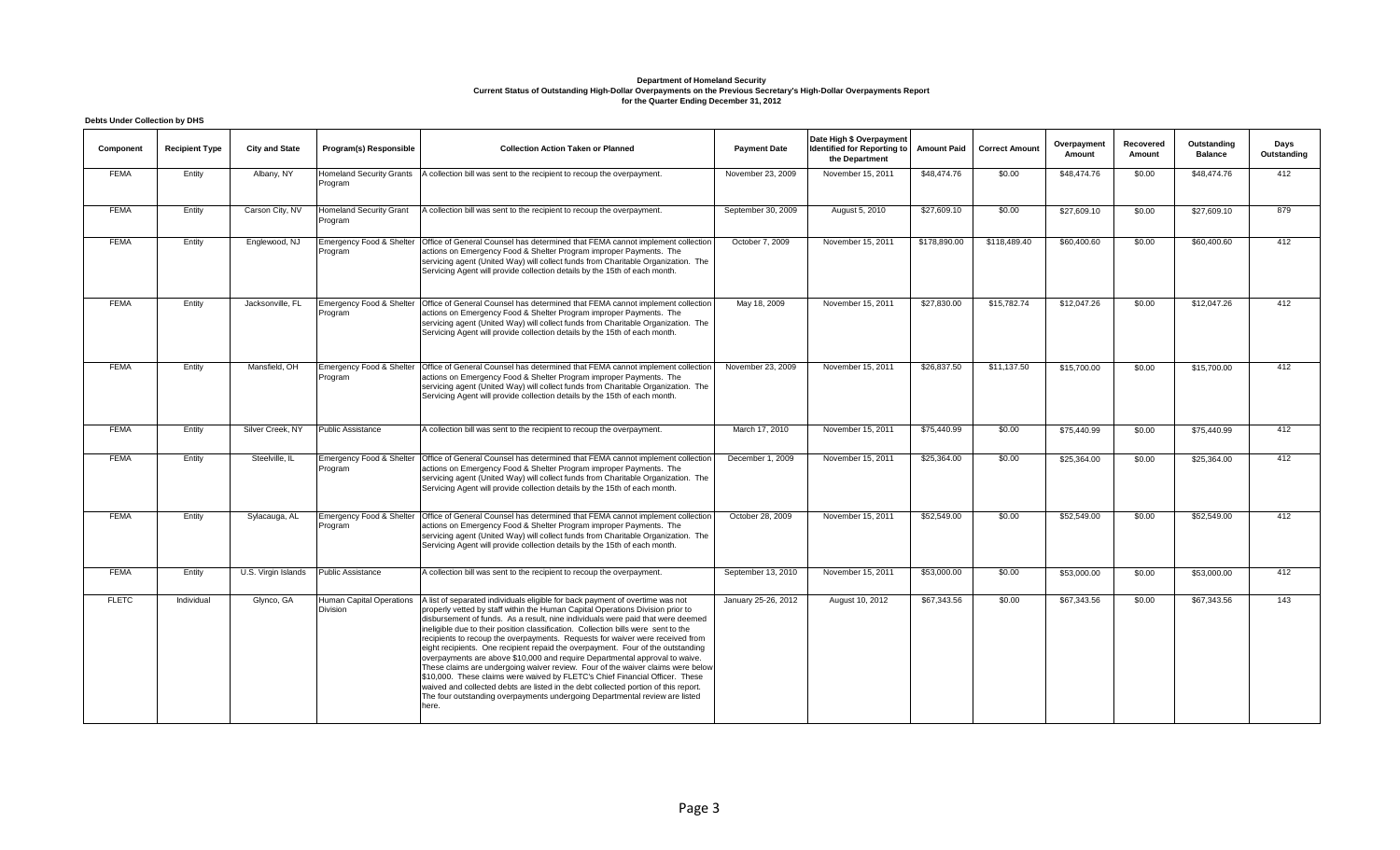## Department of Homeland Security<br>Current Status of Outstanding High-Dollar Overpayments on the Previous Secretary's High-Dollar Overpayments Report<br>for the Quarter Ending December 31, 2012

|  |  | <b>Debts Under Collection by DHS</b> |  |  |
|--|--|--------------------------------------|--|--|
|--|--|--------------------------------------|--|--|

| Component   | <b>Recipient Type</b> | <b>City and State</b> | Program(s) Responsible | <b>Collection Action Taken or Planned</b>            | <b>Payment Date</b> | Date High \$ Overpayment<br>Identified for Reporting to<br>the Department | <b>Amount Paid</b> | <b>Correct Amount</b> | Overpayment<br>Amount | Recovered<br>Amount | Outstanding<br><b>Balance</b> | Days<br>Outstanding |
|-------------|-----------------------|-----------------------|------------------------|------------------------------------------------------|---------------------|---------------------------------------------------------------------------|--------------------|-----------------------|-----------------------|---------------------|-------------------------------|---------------------|
| <b>USCG</b> | Individual            | Guam                  | Pay & Personnel Center | Payroll deduction implemented to recoup overpayment. | April 1, 2012       | May 5, 2012                                                               | \$6,736.72         | \$0.00                | \$6,736.72            | \$1,742.89          | \$4,993.83                    | 240                 |
| <b>USCG</b> | Individual            | Juneau, AK            | Pay & Personnel Center | Payroll deduction implemented to recoup overpayment. | February 1, 2012    | March 1, 2012                                                             | \$19,996.20        | \$0.00                | \$19,996.20           | \$15,012.56         | \$4.983.64                    | 305                 |
| <b>USCG</b> | Individual            | Kodiak, AK            | Pay & Personnel Center | Payroll deduction implemented to recoup overpayment  | November 1, 2011    | November 18, 2011                                                         | \$6,307.41         | \$0.00                | \$6,307.41            | \$3,904.78          | \$2,402.63                    | 409                 |
| <b>USCG</b> | Individual            | Kodiak, AK            | Pay & Personnel Center | Payroll deduction implemented to recoup overpayment  | October 31, 2011    | November 8, 2011                                                          | \$10,241.50        | \$0.00                | \$10,241.50           | \$8,532.91          | \$1,708.59                    | 419                 |
| <b>USCG</b> | Individual            | Los Angeles, CA       | Pay & Personnel Center | Payroll deduction implemented to recoup overpayment  | July 31, 2012       | August 31, 2012                                                           | \$7,715.68         | \$0.00                | \$7,715.68            | \$478.51            | \$7,237.17                    | 122                 |
| <b>USCG</b> | Individual            | Miami, FL             | Pay & Personnel Center | Payroll deduction implemented to recoup overpayment  | December 15, 2011   | December 29, 2011                                                         | \$5,124.83         | \$0.00                | \$5,124.83            | \$2,454.65          | \$2,670.18                    | 368                 |
| <b>USCG</b> | Individual            | New Orleans, LA       | Pay & Personnel Center | Payroll deduction implemented to recoup overpayment. | October 1, 2011     | November 25, 2011                                                         | \$7,135.16         | \$0.00                | \$7,135.16            | \$589.97            | \$6,545.19                    | 402                 |
| <b>USCG</b> | Individual            | New York, NY          | Pay & Personnel Center | Payroll deduction implemented to recoup overpayment. | August 31, 2011     | October 31, 2011                                                          | \$5,994.00         | \$0.00                | \$5,994.00            | \$1,810.43          | \$4,183.57                    | 427                 |
| <b>USCG</b> | Individual            | Seattle, WA           | Pay & Personnel Center | Payroll deduction implemented to recoup overpayment. | November 1, 2008    | June 15, 2011                                                             | \$8,903.21         | \$1,051.71            | \$7,851.50            | \$3,138.49          | \$4,713.01                    | 565                 |
| <b>USCG</b> | Individual            | Washington, DC        | Pay & Personnel Center | Payroll deduction implemented to recoup overpayment. | December 30, 2011   | February 23, 2012                                                         | \$9,280.24         | \$0.00                | \$9,280.24            | \$1,505.67          | \$7,774.57                    | 312                 |
| <b>USCG</b> | Individual            | Washington, DC        | Pay & Personnel Center | Payroll deduction implemented to recoup overpayment. | December 30, 2011   | February 27, 2012                                                         | \$20,197.18        | \$0.00                | \$20,197.18           | \$6,706.49          | \$13,490.69                   | 308                 |
| <b>USCG</b> | Individual            | Washington, DC        | Pay & Personnel Center | Payroll deduction implemented to recoup overpayment. | June 29, 2012       | July 9, 2012                                                              | \$20,703.69        | \$0.00                | \$20,703.69           | \$9,674.08          | \$11.029.61                   | 175                 |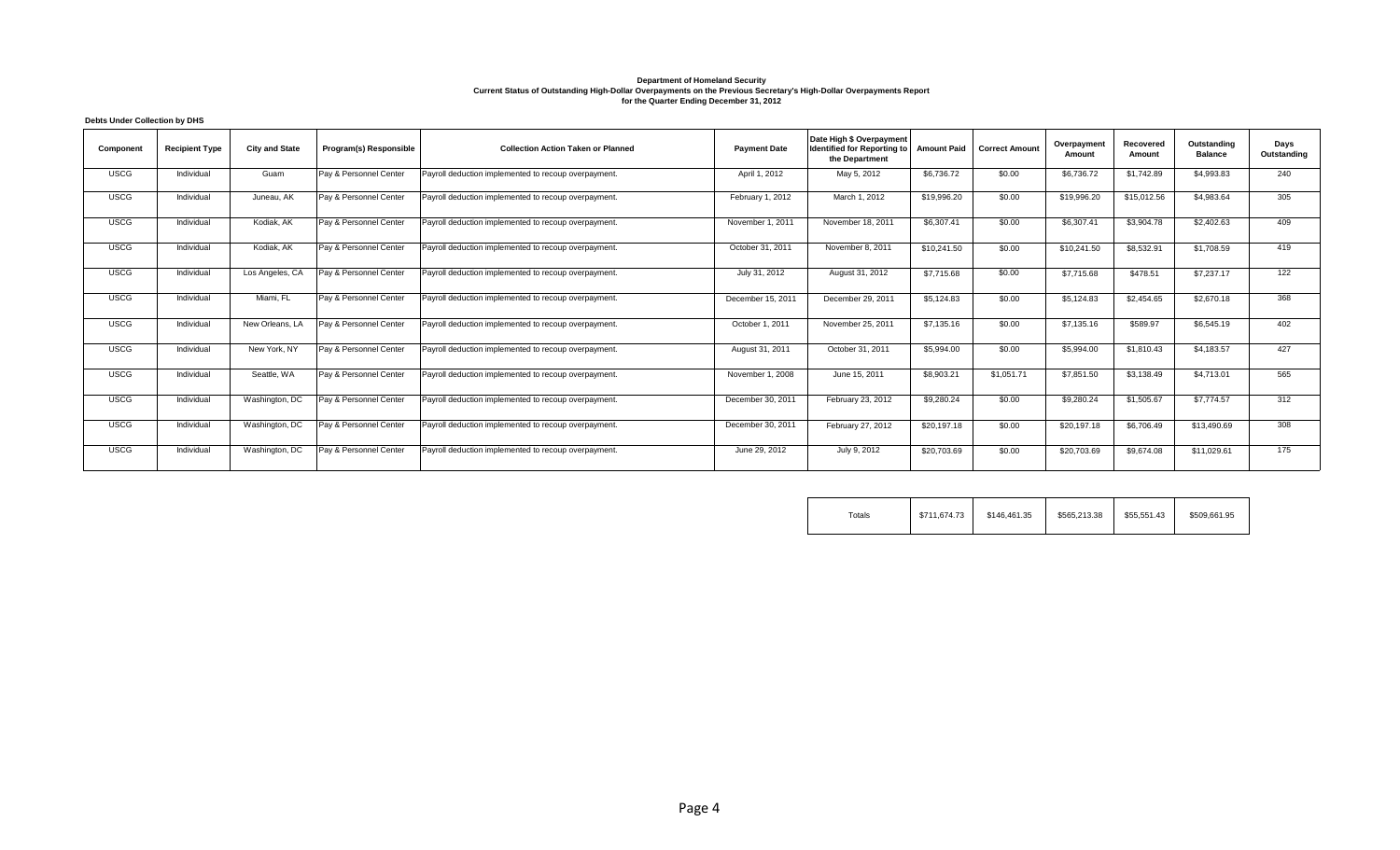# Department of Homeland Security<br>Current Status of Outstanding High-Dollar Overpayments on the Previous Secretary's High-Dollar Overpayments Report<br>for the Quarter Ending December 31, 2012

#### **Debts Sent to Treasury Offset Program for Collection**

| Component   | <b>Recipient Type</b> | <b>City and State</b> | Program(s)<br>Responsible                 | <b>Collection Action Taken or Planned</b>                                                                                                                                                                              | <b>Payment Date</b> | Date High \$ Overpayment<br>Identified for Reporting to   Amount Paid<br>the Department |             | Correct<br>Amount | Overpayment<br>Amount | Recovered<br>Amount | Outstanding<br><b>Balance</b> | Days<br>Outstanding |
|-------------|-----------------------|-----------------------|-------------------------------------------|------------------------------------------------------------------------------------------------------------------------------------------------------------------------------------------------------------------------|---------------------|-----------------------------------------------------------------------------------------|-------------|-------------------|-----------------------|---------------------|-------------------------------|---------------------|
| <b>FEMA</b> | Entity                | US Virgin Islands     | <b>Port Security Grant</b><br>Program     | Recoupment package sent to individual. Debt later sent to the Treasury<br>Offset Program for collection.                                                                                                               | November 11, 2008   | September 30, 2010                                                                      | \$19,239.54 | \$0.00            | \$19,239.54           | \$0.00              | \$19,239.54                   | 823                 |
| <b>USCG</b> | Individual            | New Orleans, LA       | Pay & Personnel Center                    | Transferred debt to CG Finance Center. Sent to Treasury Offset for<br>collection 6/13/2012.                                                                                                                            | December 27, 2011   | January 24, 2012                                                                        | \$6,990.34  | \$0.00            | \$6,990.34            | \$0.00              | \$6.990.34                    | 342                 |
| <b>USCG</b> | Entity                | Miami, FL             | Office of Financial Policy<br>and Systems | Contacted vendor who confirmed overpayment. Vendor added to USCG September 25, 2010<br>'Do Not Pay List' with automatic offset of overpayment on next invoice.<br>Debt sent to Treasury Offset Program for collection. |                     | January 10, 2011                                                                        | \$76,740.37 | \$38,177.37       | \$38,563.00           | \$0.00              | \$38,563.00                   | 721                 |

| $\tau$ otal | \$102,970.25 | \$38,177.37 | \$64,792.88 | \$0.00 | \$64,792.88 |
|-------------|--------------|-------------|-------------|--------|-------------|
|-------------|--------------|-------------|-------------|--------|-------------|